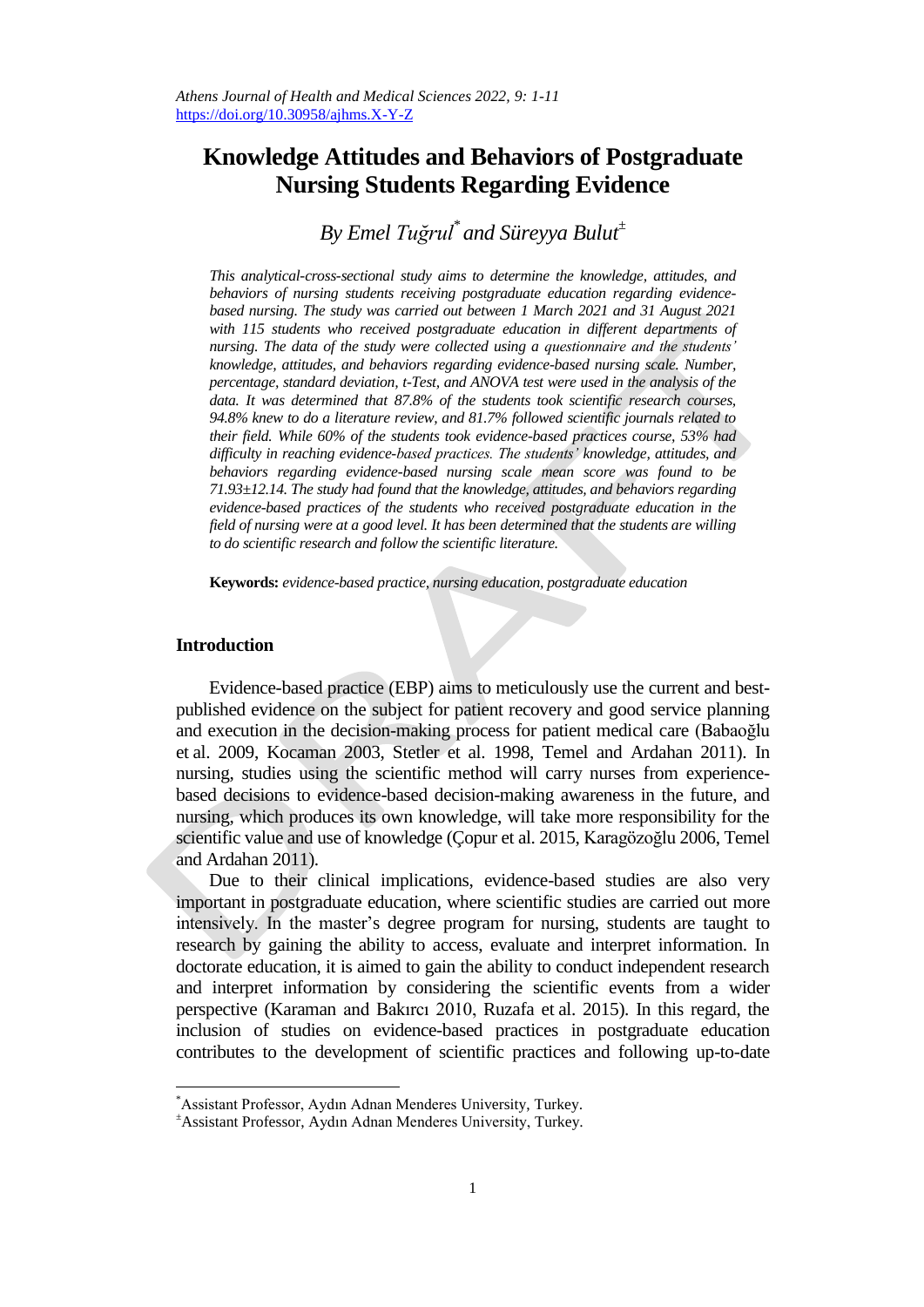approaches. In many nursing master's and doctoral programs, courses for evidencebased practices are included in the curricula (Yılmaz et al. 2019).

Özdemir and Akdemir (2009) found that 68.9% of nurses sometimes, and 12.8% always do, use evidence-based practice in their studies. Arslan and Çelen (2018) on the other hand, stated that undergraduate students' status of reading journals and participating in scientific meetings about the nursing profession was not at a good level, but their attitudes towards evidence-based nursing were high. Kalkım and Midilli (2020) found that the mean scores on knowledge of evidencebased nursing of female students who had taken a course on evidence-based practices or nursing, who had seen the topic of evidence-based practices or evidence-based nursing as part of a course, and who wished to take part in a scientific study, were statistically significantly higher.

There is a need to make adjustments in undergraduate and graduate nursing education programs to provide an opportunity for the teaching of Evidence-Based Nursing practices and the development of projects. Groups that produce knowledge need to take more responsibility for the scientific value and use of knowledge (Kocaman 2003). Within the scope of postgraduate education, students are expected to have knowledge of evidence-based practices in their fields and reflect this knowledge into their field of study. Therefore, creating strategies that improve students' knowledge, skills, and behaviors on evidence-based practices is important. In order to develop these strategies, it is necessary to know the sources of evidence that students frequently use, the difficulties they experience in accessing evidence, and to determine the knowledge, attitudes, and behaviors of students about the use of the evidence-based practice. This situation highlights the need for inclusive and reliable research and evidence-based information (Köse and Özenç 2013). No study has been found that reflects the knowledge, attitudes, and behaviors of nursing graduate students in Turkey regarding evidence-based practices. Therefore, it is considered that the results obtained from this study will fill the gap in this field.

## *Research Questions*

- 1. What are the knowledge, attitudes, and behaviors of postgraduate nursing students about evidence-based nursing?
- 2. Is there a relationship between the socio-demographic characteristics and scientific research knowledge of the students and their knowledge, attitudes, and behaviors about evidence-based nursing?

#### **Methods**

This analytical-cross-sectional study was conducted to determine the postgraduate nursing students' knowledge, attitudes, and behaviors on evidencebased nursing. The study was carried out between 1 March 2021 and 31 August 2021. The universe of the study consisted of students enrolled in any of the master's or doctoral programs in the Department of Nursing Fundamentals, Internal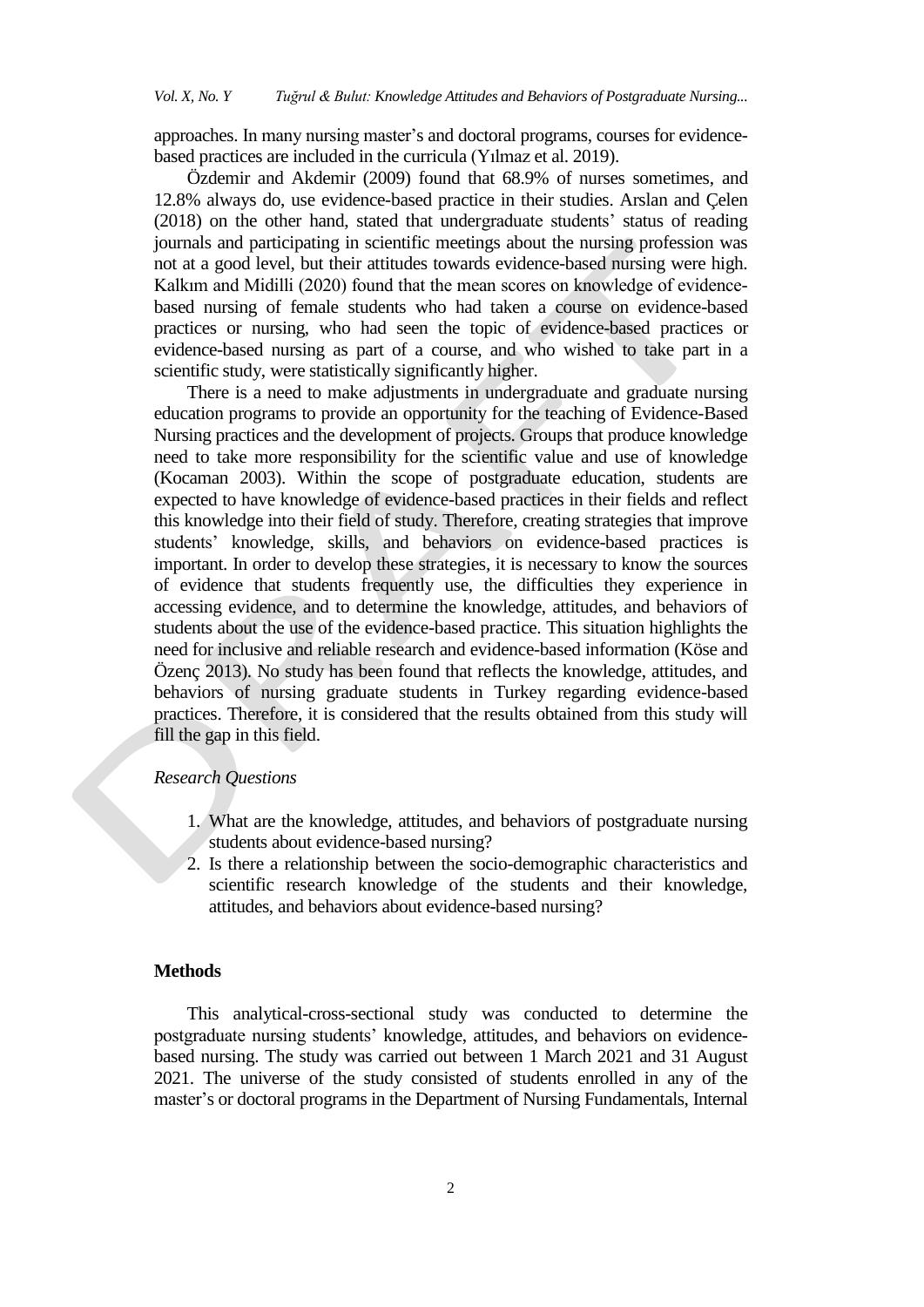Medicine Nursing, Surgical Diseases Nursing, Obstetrics-Gynecology Nursing, Pediatric Nursing, Public Health Nursing, and Department of Mental Health and Diseases Nursing at Aydın Adnan Menderes University Health Sciences Institute in the 2020-2021 academic year. The minimum sample size to be reached in the study was calculated using the known population (N=175) method (Z: 1.96,  $\pi$ : 0.50, p-π: 0.05, N: 175) and determined as 110. A total of 115 students, 104 female, and 14 male, were included in the research sample, which was determined by the convenience sampling method (Karasar 2008).

#### *Data Collection Tools*

The data of the study were collected using a questionnaire consisting of 24 items designed by the researchers in line with the literature (Arslan and Çelen 2018, Kalkım and Midilli 2020, Tumala and Alshehri 2019), and the Students' Knowledge, Attitudes, and Behaviors regarding Evidence-Based Nursing Scale. Data collection tools were prepared electronically and sent to the students via email. It took approximately 15 minutes to fill out the questionnaire.

#### *Questionnaire*

The questionnaire consists of 24 items regarding students' socio-demographic characteristics, evidence-based practices knowledge, and scientific research knowledge.

# *Students' Knowledge, Attitudes, and Behaviors Regarding Evidence-Based Nursing Scale*

The students' knowledge, attitudes, and behaviors regarding the evidencebased nursing scale was developed by Johnston et al. (2003) to determine the knowledge, attitudes, and behaviors of medical students about evidence-based practice. Brown et al. (2010) adapted the scale to be used for nursing students, and Muslu et al. (2015) carried out the Turkish validity and reliability study of the scale. The Cronbach's alpha-value for the "knowledge" sub-dimension of the scale was found to be 0.70; the Cronbach's alpha value for the "attitude" sub-dimension of the scale was found to be 0.60; the Cronbach's alpha value for the "future use" sub-dimension of the scale was found to be 0.80; and the Cronbach's alpha value for the "practice" sub-dimension of the scale was found to be 0.77. The Likerttype scale consists of 26 items and four sub-dimensions: "knowledge", "attitude", "future use" and "practice". A high score indicates that the student's level of knowledge is high. The *knowledge sub-dimension* of the scale (first 5 items) reflects the knowledge and understanding that they have acquired in theory and practice about evidence-based nursing. In the scoring of the sub-dimension, six options were given: Strongly Agree (6); Partially Agree (5); Agree (4); Disagree (3); Partially Disagree (2); and Strongly Disagree (1). Students were asked to choose the most suitable one among these options. The *attitude sub-dimension* of the scale (items 6-11) reflects the students' thoughts regarding the concept of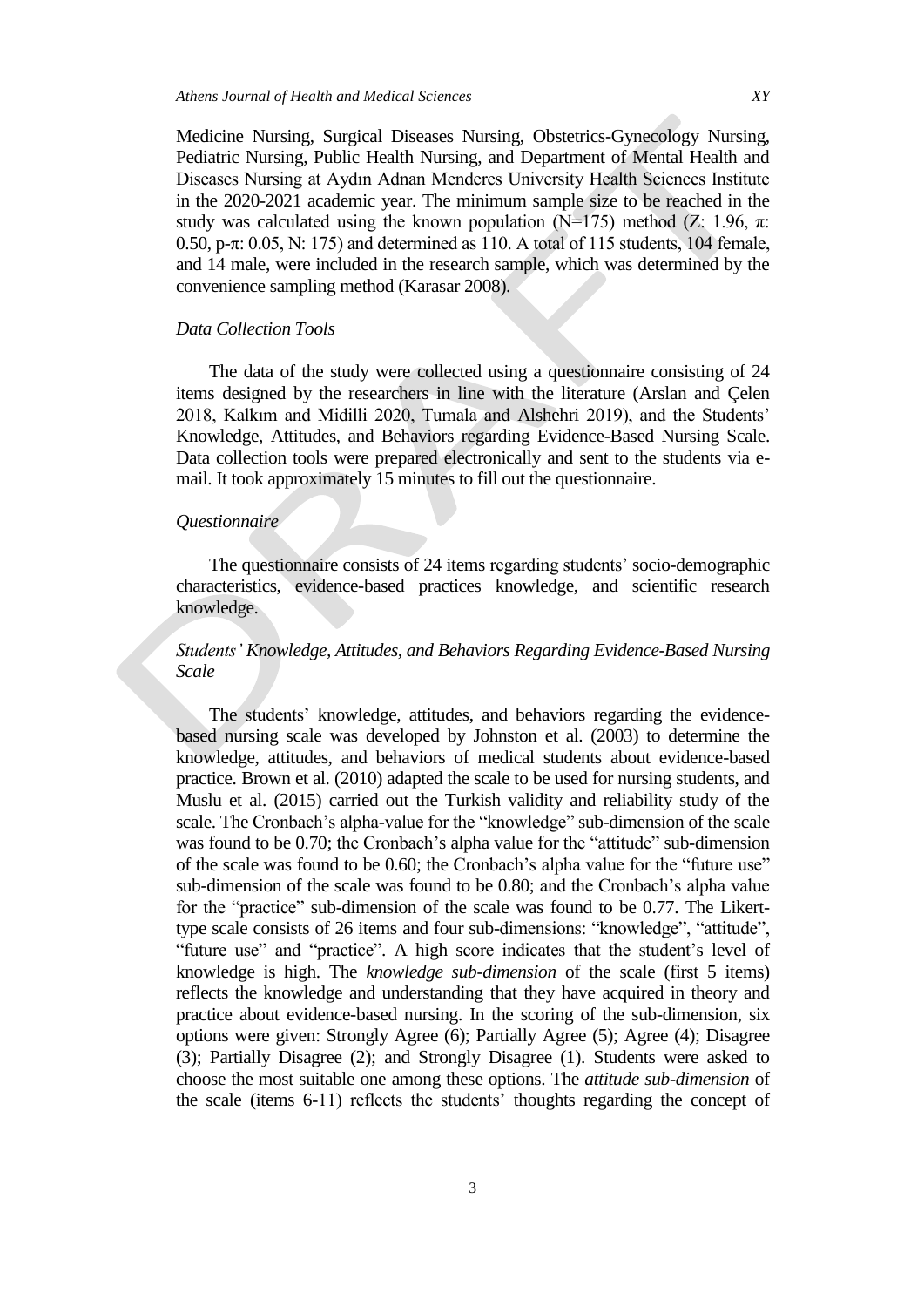evidence-based nursing. The scoring of this sub-dimension is the same as that of the knowledge sub-dimension. The *future use sub-dimension* of the scale (items 12-20) determines the tendency of students to use this approach in their professional lives. Item 13 was scored as 6: very easy - 1: very difficult. Item 14 was scored as 6: totally - 1: not at all. Item 19 was scored as 6: very useful - 1: completely useless. Item 20 was scored as 6: I would like to - 1: I do not want very much. The *practice sub-dimension* of the scale (items 21-26) defines the clinical question/problem determination of evidence-based nursing, searching for the best evidence to solve the problem, criticizing the evidence, integrating the evidence, and using the steps to evaluate effectiveness. The sub-dimension is scored as a five-point Likert scale as never (1) and every day (5).

#### Inclusion Criteria

- To be registered in any of the master's or doctoral programs in Nursing at Aydın Adnan Menderes University Health Sciences Institute in the 2020- 2021 academic year in which the study was conducted.
- Volunteer to participate in the study

## Exclusion Criteria

 Students who left the postgraduate education program at the time of the study for any reason were not included in the study.

# *Data Analysis*

The data of the study were analyzed using SPSS 21.0 (Statistical Package for Social Sciences for Windows). Distribution normality was examined using Shapiro–Wilk test. Number, percentage, mean, standard deviation, t-Test, and ANOVA test were used in the analysis of the data.

# *Ethical Approval*

Approval from Aydın Adnan Menderes University Nursing Faculty Non-Interventional Research Ethics Committee (No: E-50107718-050.99-2100014214) and research permission from Aydın Adnan Menderes University Nursing Faculty was obtained to conduct the study. Also, the purpose of the study was explained to the participants, and their consent was obtained.

#### **Results**

It was determined that the mean age of the participants was 30.33±6.78, and 90.4% of them were female. It was determined that 73.9% of the participants were graduate students, and 26.1% were doctoral students. While 76.5% of the students were working as nurses in the hospital, 14.8% of them were academicians at the university. It was determined that 8.7% of the students had a different occupation. In terms of the department that students were continuing their postgraduate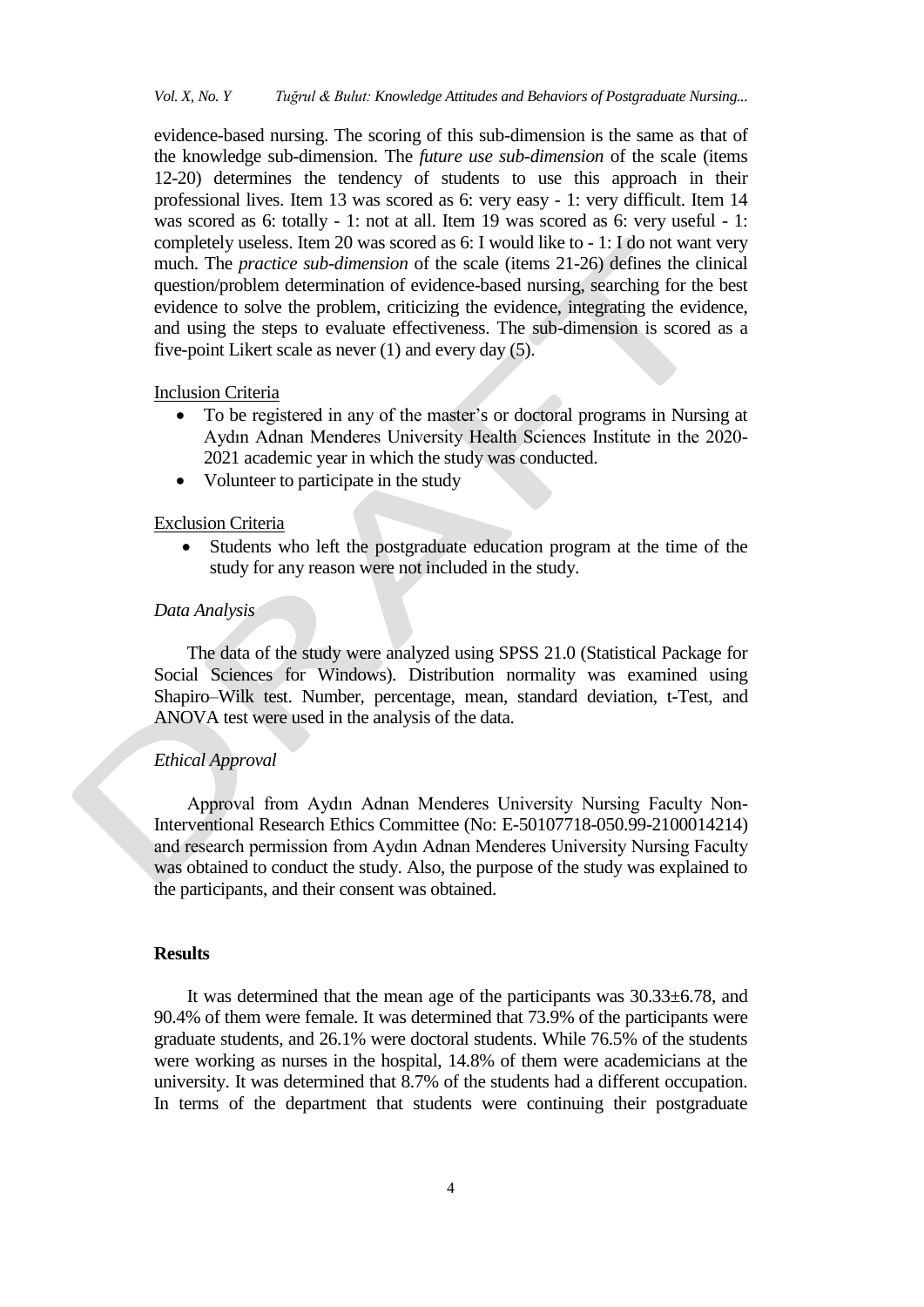education, it was determined that 16.2% of the students were enrolled in Nursing Fundamentals; 18.1% in internal medicine nursing; 18.2% in Surgical Nursing; 8.7% in Obstetrics and Gynecology Nursing; 7.8% in Child Health and Diseases Nursing; 15.7% in Public Health Nursing; and 15.3% in the Department of Mental Health and Diseases Nursing. Table 1 shows the behavior of the participants regarding scientific research.

| <b>Characteristics</b>                                                | $\mathbf n$ | $\frac{0}{0}$     |  |  |  |  |
|-----------------------------------------------------------------------|-------------|-------------------|--|--|--|--|
| <b>Status of taking a Scientific Research course</b>                  |             |                   |  |  |  |  |
| Yes                                                                   | 101         | 87.8              |  |  |  |  |
| N <sub>o</sub>                                                        | 14          | 12.2              |  |  |  |  |
| Knowing to do a Scientific Literature review                          |             |                   |  |  |  |  |
| Yes                                                                   | 109         | 94.8              |  |  |  |  |
| N <sub>o</sub>                                                        | 6           | 5.2               |  |  |  |  |
| Taking part in a scientific research                                  |             |                   |  |  |  |  |
| Yes                                                                   | 60          | 52.2              |  |  |  |  |
| N <sub>o</sub>                                                        | 55          | 47.8              |  |  |  |  |
| Following scientific journals related to the field                    |             |                   |  |  |  |  |
| Yes                                                                   | 94          | 81.7              |  |  |  |  |
| N <sub>o</sub>                                                        | 21          | 18.3              |  |  |  |  |
| Encouragement by the advisor to do scientific research                |             |                   |  |  |  |  |
| Yes                                                                   | 109         | 94.8              |  |  |  |  |
| N <sub>o</sub>                                                        | 6           | 5.2               |  |  |  |  |
| Participating in scientific events (congress, symposium, panel, etc.) |             |                   |  |  |  |  |
| Yes                                                                   | 91          | 79.1              |  |  |  |  |
| N <sub>o</sub>                                                        | 24          | 20.9              |  |  |  |  |
| Willingness to do scientific research                                 |             |                   |  |  |  |  |
| Yes                                                                   | 111         | 96.5              |  |  |  |  |
| N <sub>o</sub>                                                        | 4           | 3.5               |  |  |  |  |
| Feeling competent to do scientific research                           |             |                   |  |  |  |  |
| Yes                                                                   | 52          | 45.2              |  |  |  |  |
| N <sub>o</sub>                                                        | 63          | $\overline{5}4.8$ |  |  |  |  |
| Have taken any course related to evidence-based practices             |             |                   |  |  |  |  |
| Yes                                                                   | 69          | 60.0              |  |  |  |  |
| N <sub>o</sub>                                                        | 46          | 40.0              |  |  |  |  |
| Attending courses, seminars, symposiums on evidence-based practices   |             |                   |  |  |  |  |
| Yes                                                                   | 26          | 22.6              |  |  |  |  |
| N <sub>o</sub>                                                        | 89          | 77.4              |  |  |  |  |
| Having Difficulties accessing evidence-based practices                |             |                   |  |  |  |  |
| Yes                                                                   | 61          | 53.0              |  |  |  |  |
| N <sub>o</sub>                                                        | 54          | 47.0              |  |  |  |  |

**Table 1.** *Students' Scientific Research Characteristics (N=115)*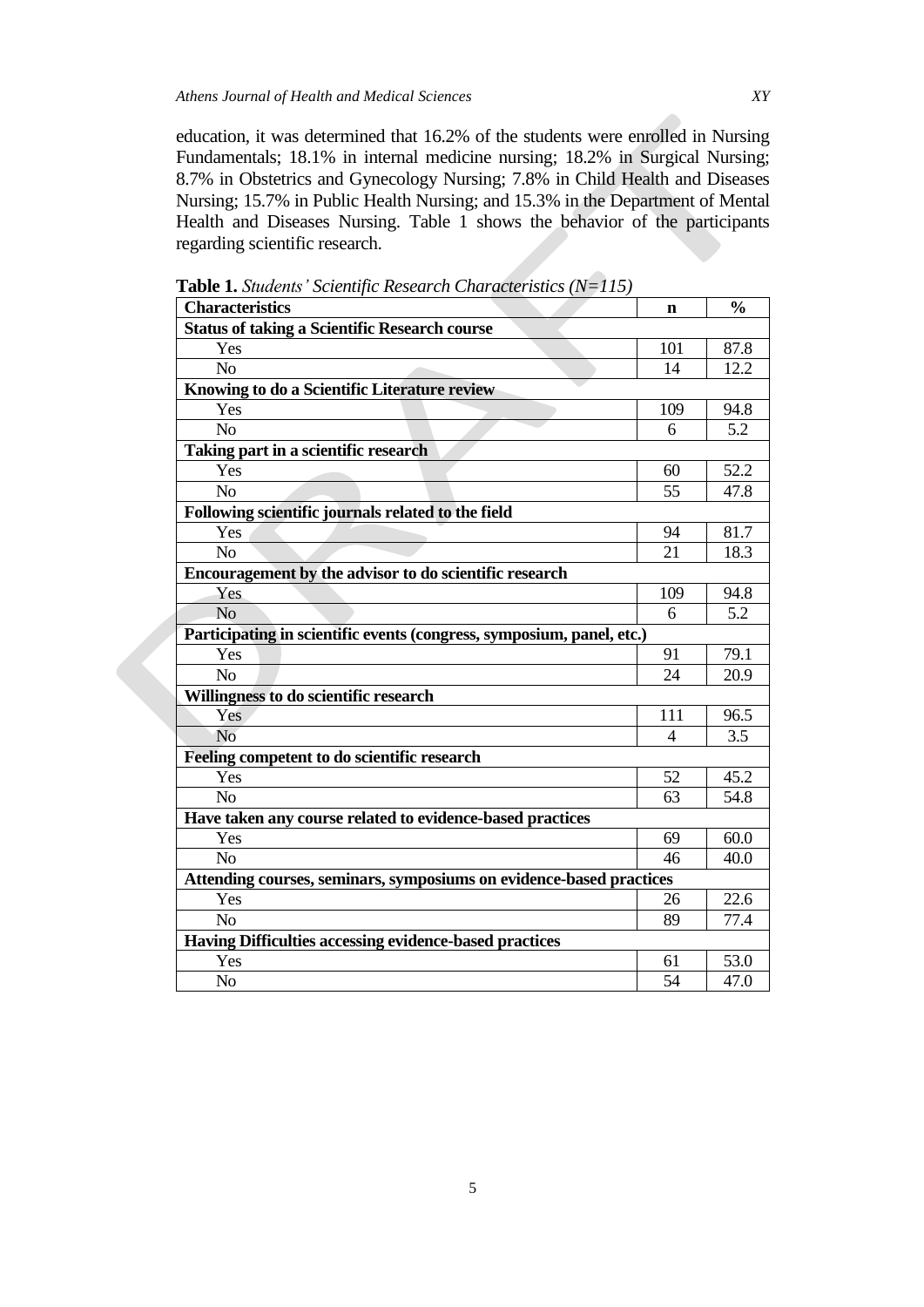It was determined that students used more than one database for scientific literature review. It has been determined that the most used database is Dergi Park (86.1%); then PubMed (85.2%); Google Scholar (69.6%); Turkiye Klinikleri (68.7); Cochrane (51.3%); Science-direct (45.2%); EbscHo (29.6%); and ClinicalKey (28.7) databases are also actively used by the participants.

Among the participants, 82.9% of them stated that they had difficulties while reading a scientific article. It was determined that the parts that they had difficulty in understanding in a scientific article were statistics (33.9%), method (14.7%), findings and tables (13.9%), discussion (11.7%), and article writing language (8.7%).

The students' knowledge, attitudes, and behaviors regarding evidence-based nursing scale mean scores are given in Table 2. The scale total mean score was found to be 71.93±12.14. The scale sub-dimension mean scores were determined as 8.21±3.58 for the knowledge sub-dimension, 25.83±8.29 for the attitude subdimension,  $17.70\pm5.23$  for the future use sub-dimension, and  $20.41\pm4.88$  for the practice sub-dimension.

**Table 2.** *Students' Knowledge, Attitudes, and Behaviors regarding Evidencebased Nursing Scale Mean Scores*

| Scale and scale sub-dimensions | $X \pm SS$       | <b>Min-Maks</b> |  |
|--------------------------------|------------------|-----------------|--|
| Scale total score              | 71.93±12.14      | 26-102          |  |
| <b>Sub-dimensions</b>          |                  |                 |  |
| Knowledge                      | $8.21 \pm 3.58$  | $5-17$          |  |
| Attitude                       | $25.83 \pm 8.29$ | $6 - 39$        |  |
| Future use                     | $17.70 \pm 5.23$ | $9 - 33$        |  |
| Practice                       | $20.41 \pm 4.88$ | $6-30$          |  |

A significant difference was found between the attitude sub-dimension mean scores and postgraduate course stage and scientific research course taking  $(F=2.091, p<0.05; t=2.156, p<0.05)$ . While there was no difference found between taking an EBP course and the scale mean score, a significant difference was found between the use of EBP in course preparations and the total scale mean score and the practice sub-dimension mean score (t=-2.079, p<0.05; t=-2.539, p<0.05). However, a statistically significant difference was found between the students' purpose of using EBP and the practice sub-dimension mean scores  $(F=6.717,$ p<0.05) (Table 3).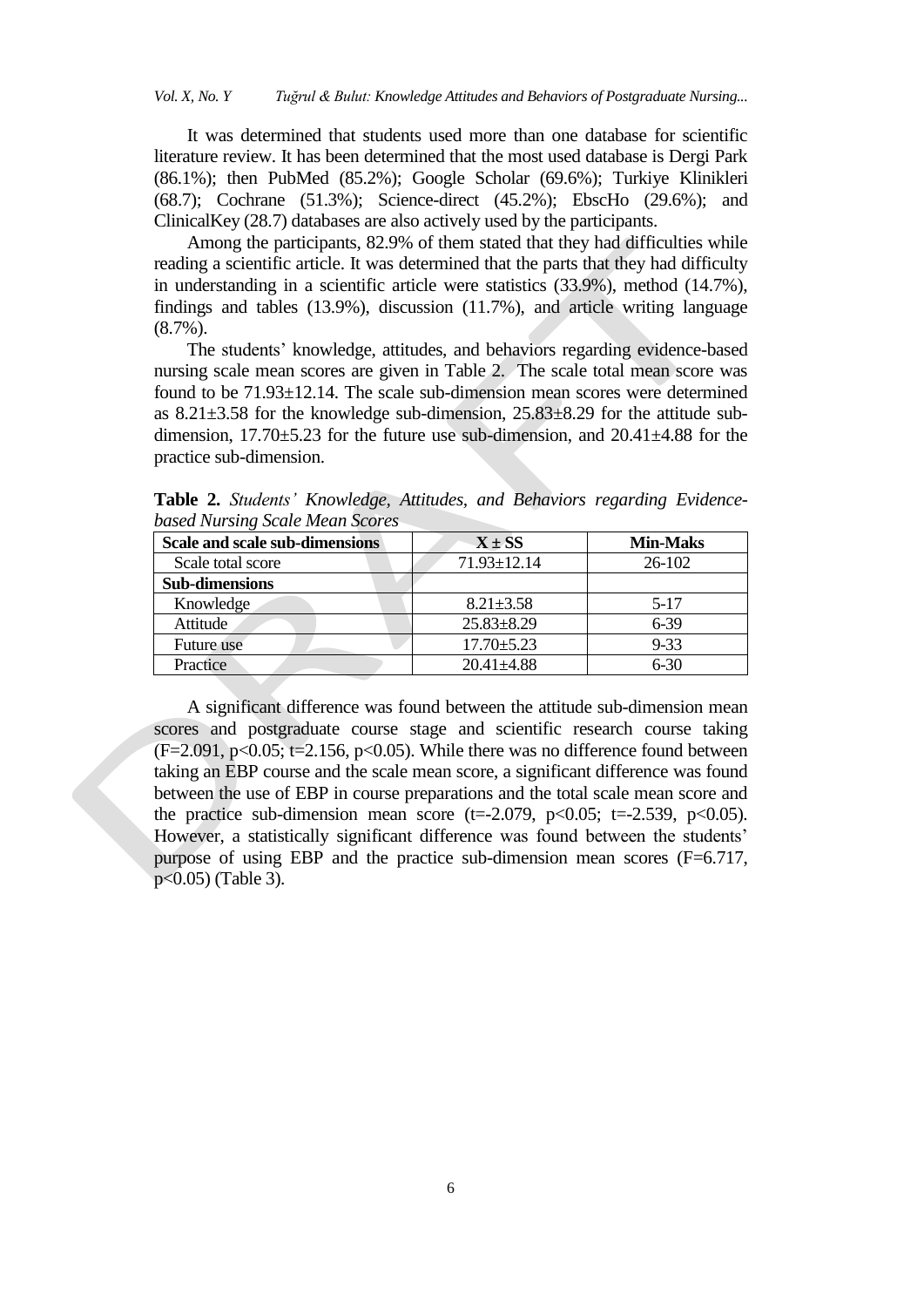**Table 3.** *The Students' Knowledge, Attitudes, and Behaviors Regarding Evidencebased Nursing Scale Mean Scores, t-Test and ANOVA Results for the Postgraduate Education Stage, Taking a Scientific Research and EBP Courses, Using EBP in Lesson Preparation, and Purposes of Using EBP (N=115)*

|                                        | <b>Scale total</b><br>score | Knowledge<br>Sub- | <b>Attitude</b><br>Sub- | <b>Future</b><br>use Sub- | <b>Practice</b><br>Sub- |
|----------------------------------------|-----------------------------|-------------------|-------------------------|---------------------------|-------------------------|
|                                        |                             | dimension         | dimension               | dimension                 | dimension               |
|                                        | $X \pm SS$                  | $X \pm SS$        | $X \pm SS$              | $X \pm SS$                | $X \pm SS$              |
| <b>Postgraduate education stage</b>    |                             |                   |                         |                           |                         |
| Master's course phase                  | $69.89 \pm 13.34$           | $8.93 \pm 3.91$   | $23.45 \pm 8.55$        | $17.70 \pm 5.79$          | $20.31 \pm 5.15$        |
| Master's thesis phase                  | 74.54±10.97                 | $7.83 \pm 7.12$   | $27.05 \pm 7.39$        | $18.02{\pm}5.24$          | $21.67 \pm 4.50$        |
| PhD course phase                       | 72.12±11.08                 | $7.12 \pm 3.44$   | $27.25 \pm 7.88$        | 18.00±4.78                | 19.75±4.23              |
| PhD thesis phase                       | 72.43±13.31                 | $7.93 \pm 4.35$   | $27.43 + 9.53$          | $17.56 \pm 4.66$          | $19.50 \pm 5.21$        |
| PhD qualification                      | $70.66 \pm 5.16$            | $7.00 \pm 2.44$   | $31.16 \pm 3.92$        | $15.66 \pm 2.80$          | $16.83 \pm 3.18$        |
| Test                                   | $F = 0.781$                 | $F = 0.968$       | $F = 2.091$             | $F = 0.265$               | $F = 1.643$             |
|                                        | $p=0.540$                   | p=0.428           | $p=0.047$ *             | $p=0.900$                 | $p=0.169$               |
| Taking a scientific research course    |                             |                   |                         |                           |                         |
| Yes                                    | 72.17±12.34                 | $8.20 \pm 3.72$   | $26.44 \pm 8.27$        | $17.48 \pm 5.24$          | $20.29 \pm 5.08$        |
| N <sub>o</sub>                         | $70.21 \pm 10.87$           | $8.28 \pm 2.43$   | $21.42 \pm 7.25$        | $19.28 + 5.07$            | 21.28±2.99              |
| Test                                   | $t = 0.565$                 | $t = -0.076$      | $t = 2.156$             | $t = -1.209$              | $t = -0.708$            |
|                                        | $p=0.573$                   | $p=0.940$         | $p=0.033^*$             | $p=0.229$                 | $p=0.480$               |
| <b>Taking a EBP course</b>             |                             |                   |                         |                           |                         |
| Yes                                    | $71.71 \pm 12.32$           | $8.02 \pm 3.54$   | $25.66 \pm 8.63$        | $17.73 \pm 5.12$          | $20.65 \pm 4.98$        |
| No                                     | 72.28±12.00                 | $8.50 \pm 3.67$   | $26.08 \pm 7.83$        | $17.65 \pm 5.44$          | $20.06 \pm 4.75$        |
| <b>Test</b>                            | $t = -0.247$                | $t = -0.688$      | $t = -0.265$            | $t = 0.087$               | $t = 0.630$             |
|                                        | $p=0.806$                   | $p=0.493$         | p=0.791                 | $p=0.931$                 | $p=0.530$               |
| <b>Using EBP in lesson preparation</b> |                             |                   |                         |                           |                         |
| Yes                                    | $77.04 \pm 12.03$           | $8.24 \pm 3.58$   | $27.63 \pm 8.17$        | 19.46±5.24                | $23.98 \pm 4.76$        |
| No                                     | 71.93±11.59                 | $8.06 \pm 3.71$   | 25.20±9.23              | $17.33 \pm 5.03$          | 19.33±4.82              |
| <b>Test</b>                            | $t = -2.079$                | $t = 0.174$       | $t = -0.623$            | $t = -1.297$              | $t = -2.539$            |
|                                        | $p=0.040^*$                 | $p=0.862$         | $p=0.541$               | $p = 0.197$               | $p=0.012^*$             |
| <b>Purposes of using EBP</b>           |                             |                   |                         |                           |                         |
| <b>Assignment</b>                      | $68.85 \pm 14.76$           | $8.22 \pm 3.91$   | 24.70±8.80              | $17.00 \pm 5.83$          | $18.92 \pm 5.06$        |
| Scientific research                    | $71.50 \pm 11.10$           | $8.22 \pm 3.66$   | $25.26 \pm 8.86$        | $18.54 \pm 5.04$          | $19.52{\pm}4.76$        |
| Patient care in the<br>clinic          | 74.71±11.10                 | $8.21 \pm 3.33$   | 27.39±7.03              | $17.10{\pm}5.01$          | $22.65 \pm 4.18$        |
|                                        | $F = 1.924$                 | $F = 0.000$       | $F = 1.045$             | $F = 1.134$               | $F = 6.717$             |
|                                        | $p=0.151$                   | $p=1.000$         | $p=0.355$               | $p=0.326$                 | $p=0.002^*$             |

\* p<0.05, EBP: Evidence-based practice.

## **Discussion**

This study was conducted in an analytical-cross-sectional design in order to determine the knowledge, attitudes, and behaviors of postgraduate nursing students regarding evidence-based nursing.

Our study concluded that the students had difficulties while reading a scientific article, they used more than one database for scientific literature review, and they mostly benefited from the Dergi Park database. The information obtained as a result of online scanning includes more research results than other websites. It is considered that these results are caused by the fact that the journals in which the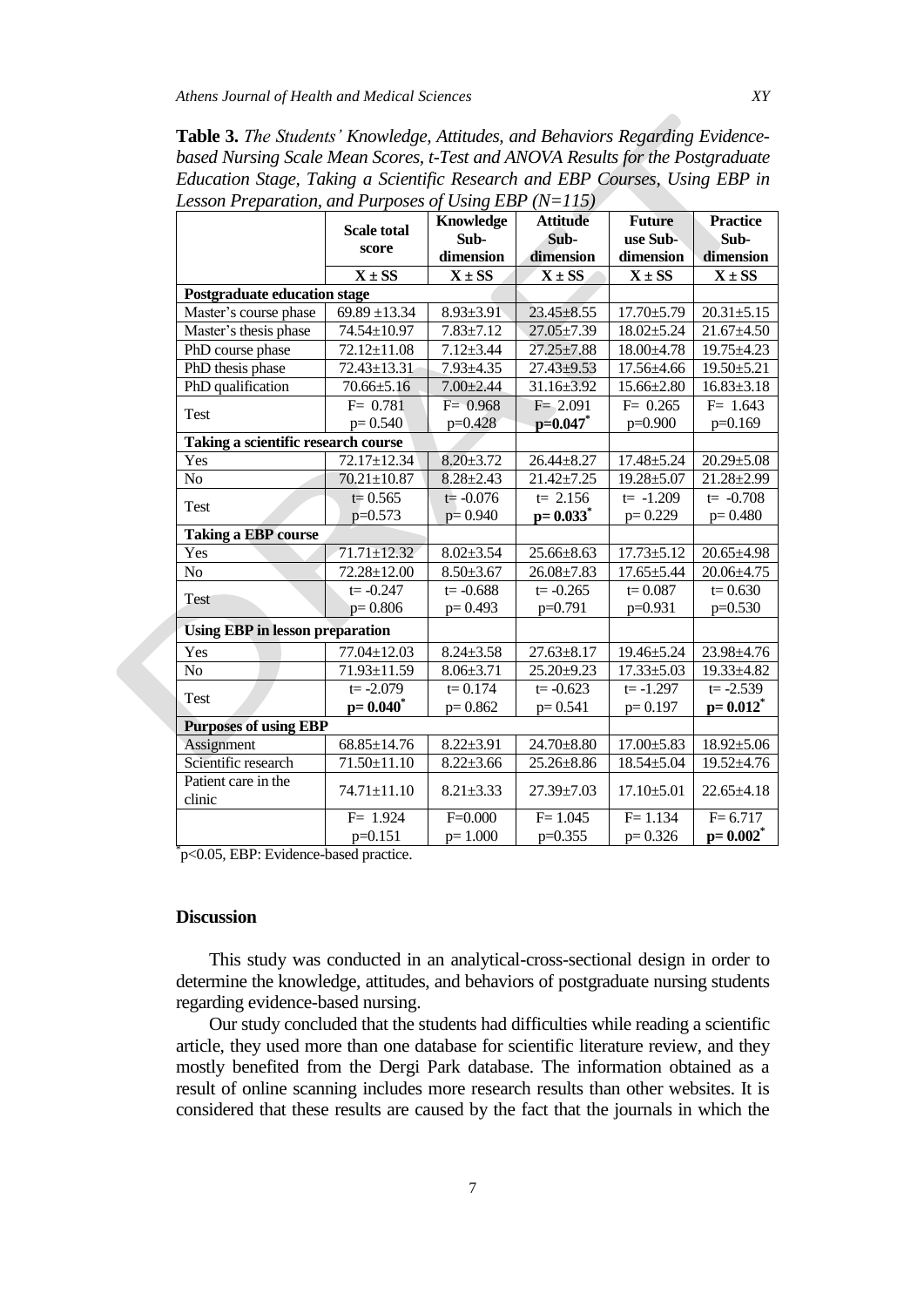studies are published are more accessible online from the Dergi Park database. Kalkım and Midilli (2020) stated that undergraduate nursing students mostly use the Google Scholar database for scientific literature review and to access scientific evidence via the internet. The widespread use of scientific journals and databases has enabled students to access information more easily and quickly. The use of databases by students may differ according to the subjects and research areas they are studying. Our study and other studies show that students are familiar with and actively use literature review knowledge and databases, which are very essential in postgraduate education.

In our study, students stated that although they could access information easily and quickly, they had difficulty in understanding a scientific article while reading; in particular, they had difficulty in understanding the statistics section. Kalkım and Midilli (2020) stated that the majority of the students knew about the scientific literature review, but they had difficulty in reaching scientific evidence. While reading the studies they had found, postgraduate students should be able to understand, interpret and even reflect on their practices. It is considered that taking courses related to scientific research in which accessing the studies, understanding and interpreting them will be guiding in realizing this process.

It was determined that the majority of the participants took a scientific research course and half of them took part in a research study. Also, it was determined that the majority of the students were encouraged by their advisors to conduct research, and most of them were willing to do research. The postgraduate education process provides many opportunities for students to improve themselves in scientific research subjects. The postgraduate education process is a process that requires active participation in scientific activities as well as scientific research courses. Particularly during the thesis period, students are expected to improve themselves in research planning, execution, and reporting. In this process, participating in different scientific meetings improves the students' perspectives. The thesis advisors' guidance and opportunities for students on these issues also contribute to the improvement of students and increase their motivation.

It was determined that the knowledge, attitudes, and behaviors of the students on evidence-based nursing were at a good level, and there was no significant difference between the postgraduate education stages and the students' knowledge, attitudes, and behaviors regarding evidence-based nursing scale mean scores.

It was found that there was a difference between the mean scores of the attitude sub-dimension of the scale. Also, there was a difference between the use of EBP in course preparations and the total scale mean score and the practice subdimension mean score. It was determined that the knowledge, attitudes, and behaviors of the students on evidence-based nursing were at a good level on attitude and practice sub-dimension scores, while their knowledge and future use sub-dimensions scores were at a moderate level. Çelik et al. (2021) stated that undergraduate nursing students' knowledge, attitude, and future use mean scores were at a good level, practice mean score was at a moderate level, and the age and class of the students were effective in their knowledge, attitude, future use, and practice mean scores. Arslan and Çelen (2018) stated that nursing students' attitudes towards evidence-based nursing were at a moderate level; Başdaş and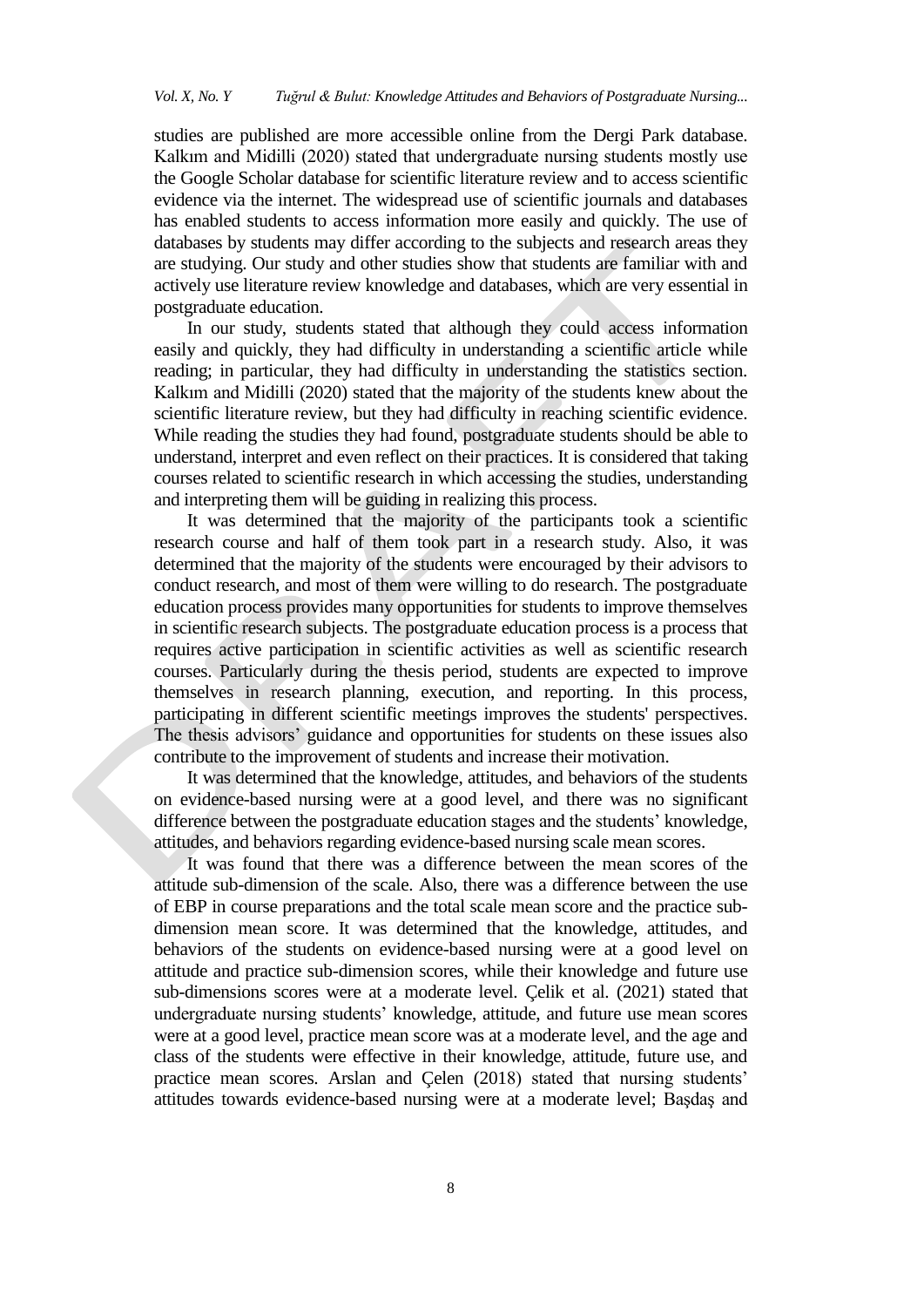Özbey (2020) stated that nursing students' attitudes towards evidence-based nursing were at a high level; and Kalkım and Midilli (2020) stated that nursing students' attitudes towards evidence-based nursing were at a good level. The results of the study are important in terms of showing that students who can reach information quickly use this interest in professional fields and attach importance to the fact that their practices are evidence-based. It is considered that this situation in undergraduate students will enable students pursuing postgraduate studies to further their education; both apply evidence-based practices and will enable the use of evidence-based practices in the studies planned by the students and their reflection in the care practices.

It was determined that there was a significant difference between the education stage of postgraduate nursing students and the attitude sub-dimension of the scale, and this was due to the master's thesis phase group. It can be stated that the fact that students do more literature review and review of publications during the master's thesis period, which is the stage in which they conduct extensive research for the first time, affects their attitudes towards evidence-based practices.

Also, it was determined that there was a significant difference between the attitude sub-dimension of the students who took scientific research courses, the attitudes of using evidence-based practices in clinical patient care, and their attitudes to future use. These results are significant in terms of showing that the students are affected by the courses they take and the purposes of using the evidence obtained.

It has been reported in the literature that there is a significant difference between the students' attitudes towards evidence-based nursing and their state of taking research courses, reading journals related to the nursing profession, participating in scientific meetings, and wishing to carry out scientific research on the profession after graduation (Arslan and Çelen 2018), and the difference between the attitudes of students towards evidence-based nursing and the scores of students who took courses on evidence-based nursing and were willing to take part in the research was significant (Kalkim and Midilli 2020). Brown et al. (2010) stated that the knowledge, attitude, and future use sub-dimension mean scores of the scale increased compared to academic years, while Özdemir and Akdemir (2009) stated that appreciating the use of evidence in clinical practice is very important in overcoming the difficulty of reaching evidence-based practice.

Although they are different sample groups, it was found that undergraduate and postgraduate nursing students have similar perspectives, study results are parallel to each other, the student awareness about the importance of the evidencebased approach in care practices has arisen, and postgraduate students have higher evidence-based nursing attitudes, especially at the thesis stage. It has been determined that the use of evidence-based nursing in practice contributes to the increase in the quality of the care provided, the improvement of patient care outcomes, the standardization of care, and the increase in nurse and patient satisfaction (Başdaş and Özbey 2020). These results show that the inclusion of evidence-based practices in clinical practice and postgraduate education has a significant effect on improving patient care and clinical practices positively.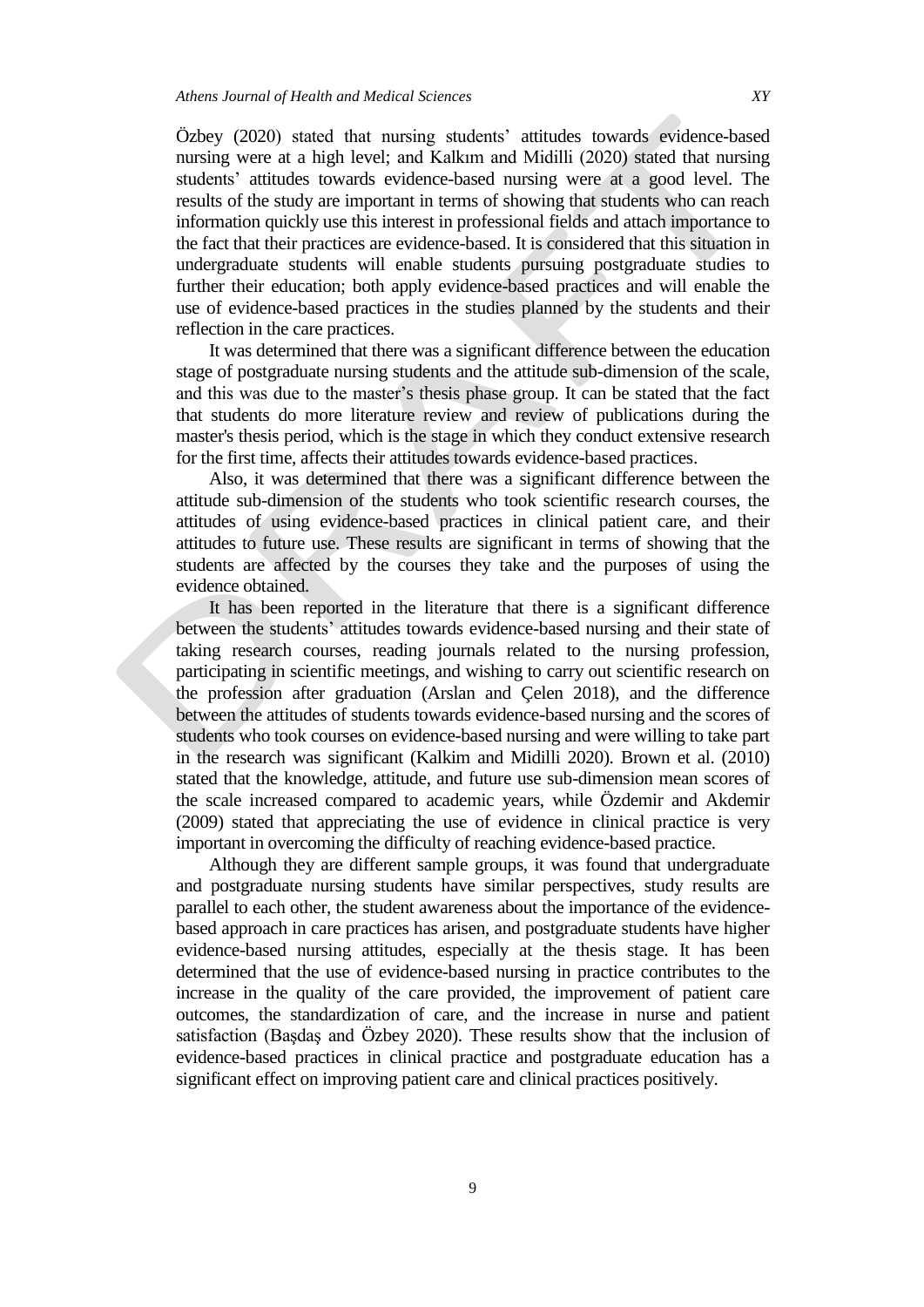*Vol. X, No. Y Tuğrul & Bulut: Knowledge Attitudes and Behaviors of Postgraduate Nursing...* 

#### **Limitations**

This research has some limitations. First, this research was conducted using the non-probability sampling method. Therefore, the results obtained represent the students included in the study and cannot be generalized. Research data were collected using a scale. Therefore, the findings are limited to the content of this scale.

## **Conclusion**

This study had determined that the knowledge, attitudes, and behaviors of the postgraduate nursing students were at a good level. It has been determined that the students are willing to do scientific research and follow up with the scientific literature. The evaluation of the research findings in the education of nursing students who want to specialize in their field by doing postgraduate education after basic nursing education will use their research and reflection skills in the clinical environment, which includes attitude-enhancing courses and activities on evidence-based practices in order to raise students' awareness about conducting scientific research and participating in scientific activities as is important.

# **References**

- Arslan FT, Çelen R (2018) Determination of nursing students' attitudes towards evidencebased nursing. *Sted* 27(2): 99–106.
- Babaoğlu ÖM, Yaşar Ü, Dost T, Kayalp O (2009) Evidence-based medicine: concepts, examples, and views. *Turkey Clinics* 29(5): 1298–305.
- Başdaş Ö, Özbey H (2020) Determination of nursing students' attitudes towards evidencebased nursing. *Koç University Journal of Education and Research in Nursing* 17(Apr): 32–7.
- Brown CE, Ecoff L, Kim SC, Wickline MA, Rose B, Klimpel K, et al. (2010) Multiinstitutional study of barriers to research utilisation and evidence-based practice among hospital nurses. *Journal of Clinical Nursing* 19(13–14): 1944–1951.
- Çelik S, Köstekli S, Karahan E (2021) Nursing students' knowledge, attitudes and behaviors towards evidence-based nursing practice. *İnönü University Journal of Vocational School of Health Services* 9(2): 469–481.
- Çopur EÖ, Kuru N, Seyman ÇC (2015) Overview of evidence-based practices in nursing. *Hacettepe University Faculty of Nursing* 1(2): 51–55.
- Johnston JM, Leung GM, Fielding R, Tin KY, Ho LM (2003) The development and validation of a knowledge, attitude, and behavior questionnaire to assess undergraduate evidence-based practice teaching and learning*. Medical Education* 37(11): 992–1000.
- Kalkım A, Midilli TS (2020) "Evidence-Based Nursing": nursing students' knowledge, attitudes and behaviors. *Manisa Celal Bayar University Journal of Health Sciences Institute* 7(4): 419–426.
- Karagözoğlu Ş (2006) Science, scientific research process and nursing. *Journal of Hacettepe University School of Nursing* 13(2): 64–71.